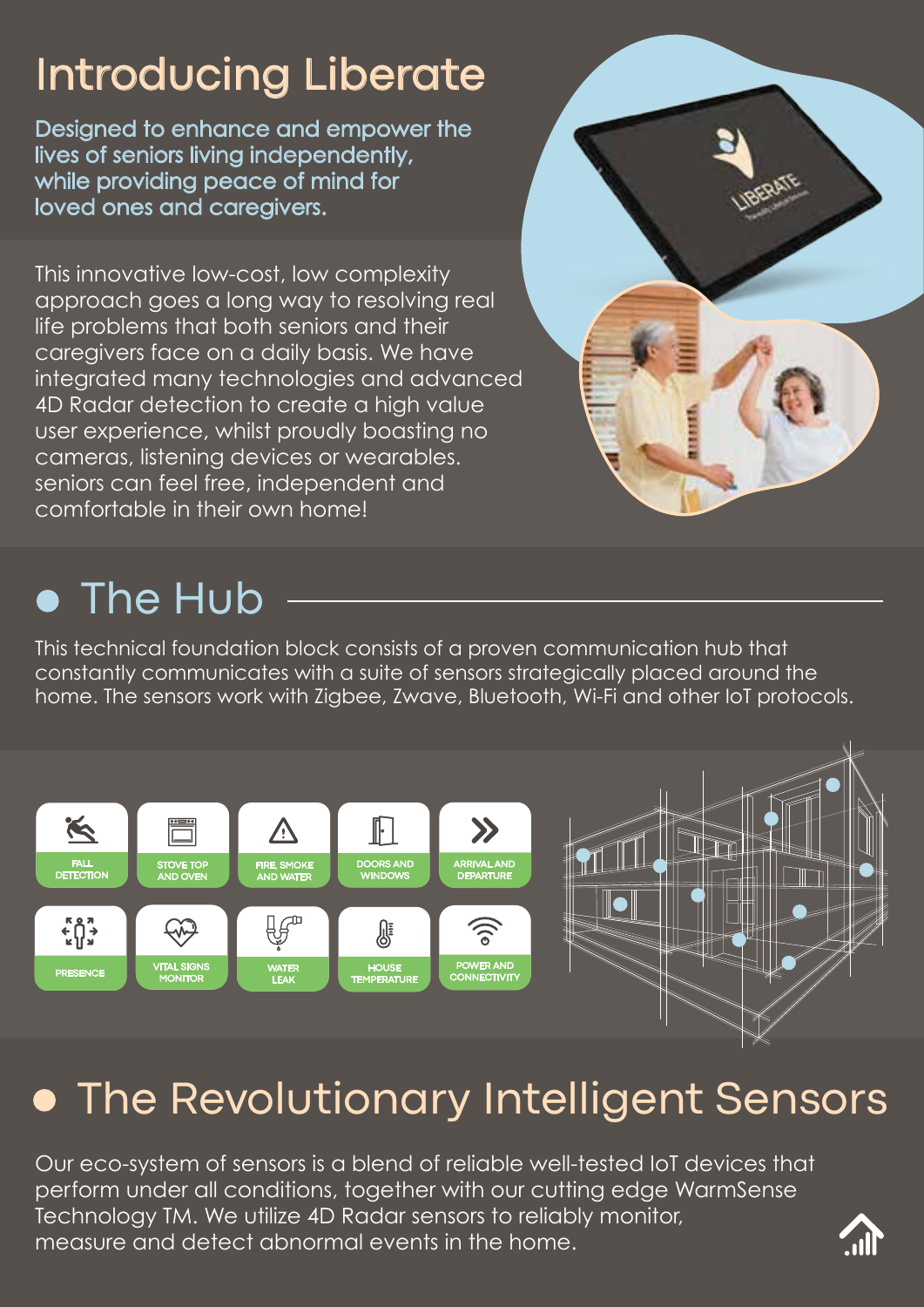

4D Radar **Sensors that** are hyper accurate and non-intrusive



Sensing Falls and Presence of Multiple People in the area



Sensing whether a person is sitting, standing, or laying down



Monitoring a large room and all the activities within it



Measuring how long a person has been in the room



Differentiate between humans, pets and robot-vacuums



With no cameras in place. Privacy is stictly guaranteed

### Your Mom could not tell you that she had fallen but our sensors knew!

An immediate high-priority alert directly notifies family members, care givers or emergency units to ensure seniors get the help they need when they need it.

### **. Cloud Based Engine**

The brain of Liberate, is our cloud-based engine. With advanced principles of data science, machine learning and sophisticated algorithms, our system analyses situations and alerts others of abnormal events, as if they were present in the house with you. It receives real-time data from the home-based sensors, which are enhanced by our learning capabilities. The system then dynamically evaluates the data against a set of parameters which you personally dictate and provides others with the appropriate alerts.

### **• The Heart**

'The Heart of Liberate' is our simple and easy to use tablet-based application that is guaranteed to put a smile on your face. Along with our 'Companion Liberate Mobile App', all seniors can live a vibrant life the way you would want them to.